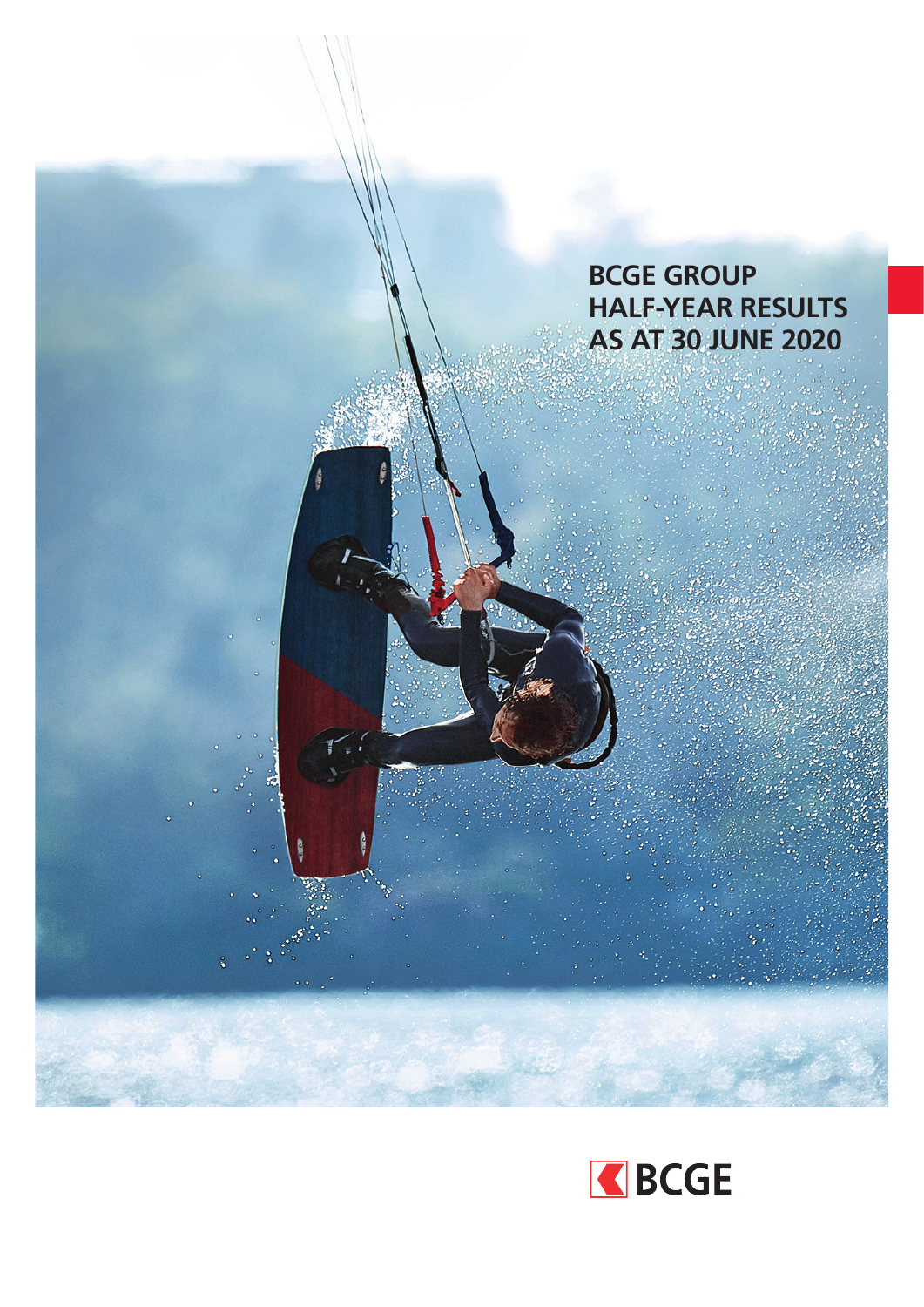## Summary

| <b>Highlights</b>                                        | 3  |
|----------------------------------------------------------|----|
| Consolidated balance sheet - BCGE Group                  | 6  |
| Consolidated income statement – BCGE Group               |    |
| Consolidated statement of changes in equity - BCGE Group | 8  |
| Balance sheet – Parent company                           | q  |
| Income statement - Parent company                        | 10 |

### **Impressum**

Publisher: Banque Cantonale de Genève Communication communication@bcge.ch

Only the French version shall be binding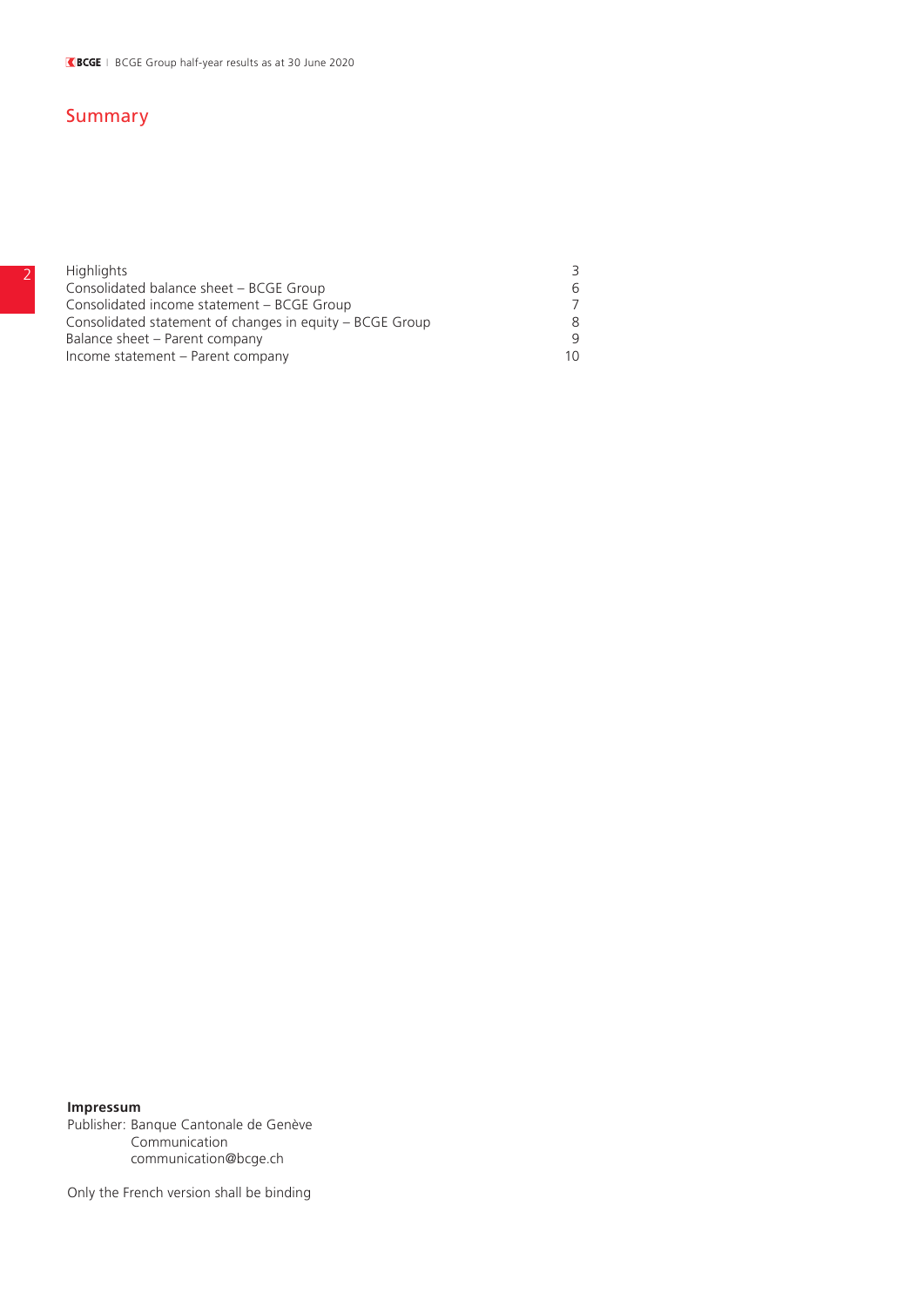## **Highlights**

# <sup>3</sup> **The results show strong resilience**

**Half-year results show strong resilience in a recessionary economy. Although operating profit was down at CHF 51 million, net profit was resilient at CHF 55 million (-6.6%). Key business indicators improved with an increase in assets under management and administration of CHF 30.9 billion and growth in mortgage loans of CHF 226 million (total: CHF 11.9 billion). BCGE also granted Covid-19 loans to nearly 2,000 SMEs totalling approximately CHF 200 million. The bank increased its equity capital to CHF 1.675 billion (+0.5%). It thus has a capital coverage of 16.0%. In an environment severely disrupted by the health crisis and its impact on companies, the bank has set aside more cautious provisions than last year. Barring any further decline in the economic situation and taking into account the very positive commercial developments recorded, the bank expects overall earnings to be down over the year, while still seeing equity capital growth and the distribution of a dividend. Annual results will be published on 23 February 2021.**

### **. BCGE Group shows solid resistance despite the economic situation**

 Business volumes were unaffected by the health crisis, as reflected by the increase in mortgage loans (CHF 11.9 billion) and assets under management and administration (CHF 30.9 billion). Although operating profit was down to CHF 51 million, this decline was essentially non-recurring in nature. Net profit was resilient at CHF 55 million (-6.6%).

The income structure remains well diversified which represents an advantage in this difficult period for some economic sectors. Net interest income was robust at CHF 111.5 million and commissions remained at a good level at CHF 59.1 million. Other results were affected by a fall in dividends from participations and a reduction in income from the bank's investment portfolios. Revenues in EUR and USD represent 30% of turnover, proof of the beneficial internationalisation of activities. Operating expenses are stable at CHF 117.8 million. They reflect the bank's commitment to maintaining all of its medium- and long-term development projects. Seventeen new positions were created during the first half of the year (headcount: 797 FTE).

#### **. A major contributor to the financing of Geneva's economy**

The bank lends a total of CHF 17.2 billion to companies and individuals. Since 31 December 2019, an additional 469 businesses have joined the ranks of partner-clients, bringing the total to 20,450 businesses (legal entities). Mortgage loans increased by a targeted CHF 11.9 billion (+1.9%). Their share in the balance sheet total is moderate (44.3%), reflecting efficient diversification. It should be noted that BCGE contributed to the Geneva economy in a recessionary environment by granting 2,000 Covid-19 loans for a total of approximately CHF 200 million.

#### **. Increase in assets management and administration**

 Private client assets increased by CHF 612 million (+4.0%), while institutional client assets fell slightly by CHF -92 million (-0.6%). Overall, assets under management and administration rose by CHF 520 million to CHF 30.9 billion. Noteworthy was the signing of more than 800 new Best of management mandates, boosted in particular by the newest addition to the range: the Best of Genesis.

### **. Strong equity capital coverage**

 Equity capital increased by CHF 7.9 million (+1.2%), bringing it to CHF 1.675 billion. The consolidated equity capitalisation ratio exceeds 16% and positions BCGE in the circle of well-capitalised and sound banks, as reflected in its rating of A+/Positive/A-1, confirmed on 4 August 2020. Also noteworthy is the very high level of liquidity and the quality of refinancing, which for the most part is not dependent on the capital market.

#### **. The bank passes the milestone of 15,000 shareholders**

 The bank is delighted to see its private and institutional shareholder base expand. The number of individuals and companies that have joined the ranks of its shareholders is constantly increasing (+298 individuals or entities). As at 30 June, the bank had 15,131 registered shareholders (compared with 14,833 at the end of 2019).

### **. Moderate decline in the share price in the first half of the year**

 The BCGE share price ended the half year period at CHF 182.50. Its evolution reflects the currently cautious climate for corporate securities in the banking sector. In relation to the size of equity capital, the intrinsic value of the share stands at CHF 234.69 and thus shows considerable potential for growth.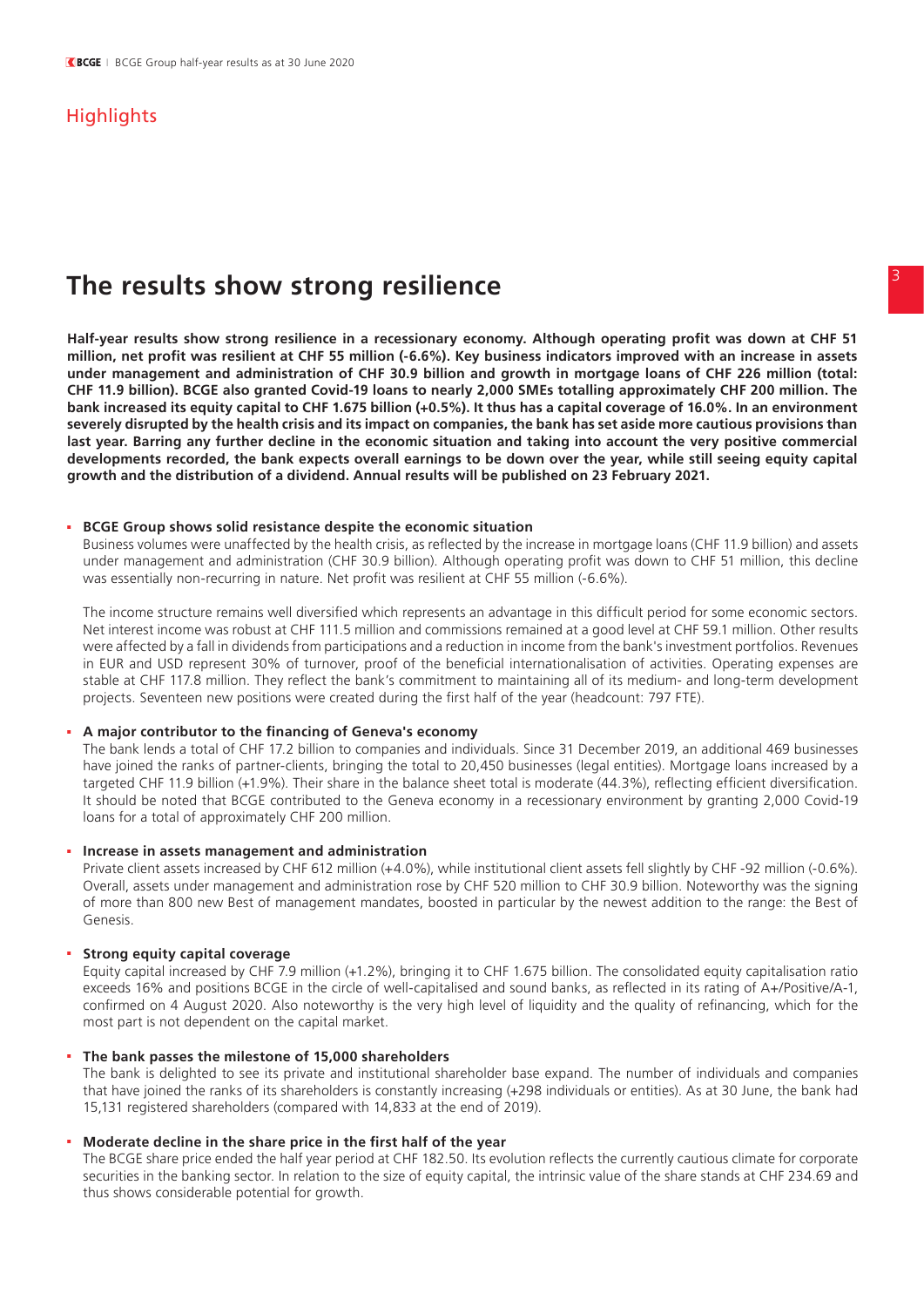# **Highlights**

### **. Strategic priorities 2020**

The strategic priorities that guide the bank's development are as follows:

- Core partner for the regional economy and SMEs.
- Key player in the financing of private and social housing in Geneva.
- Targeted expansion of private banking in Switzerland and internationally.
- Increase of its market share in asset management and investment funds on the Swiss market and internationally.
- Support for Geneva's economic influence and its players in Switzerland, France and around the world.
- Continued digitisation and growth in the distribution of online banking services

### **. Outlook for 2020**

 The bank is continuing its business expansion despite a recessionary economic environment. It relies on the diversity of its skills and on the alignment of its business model with the specific demands of the Geneva and Swiss economy.

- The growth of high added-value business and the loyalty of its client base reaffirm the BCGE's favourable strategic positioning.
- The bank's financial strength makes it a safe and stable custodial address.
- The bank expects low interest rates and the deteriorated economic climate to continue, factors which are likely to affect its interest margin and commission income.
- The increase in lending will remain moderate due to the regulations governing capital requirements and a weakened economic environment.
- The bank is stepping up the development of its business areas that are less capital-intensive (private banking, asset management, investment funds, mergers and acquisitions and financial engineering advice).

Barring any further decline in the economic situation and taking into account the very positive commercial developments recorded, the bank expects overall earnings to be down over the year, while still seeing equity capital growth and the distribution of a dividend.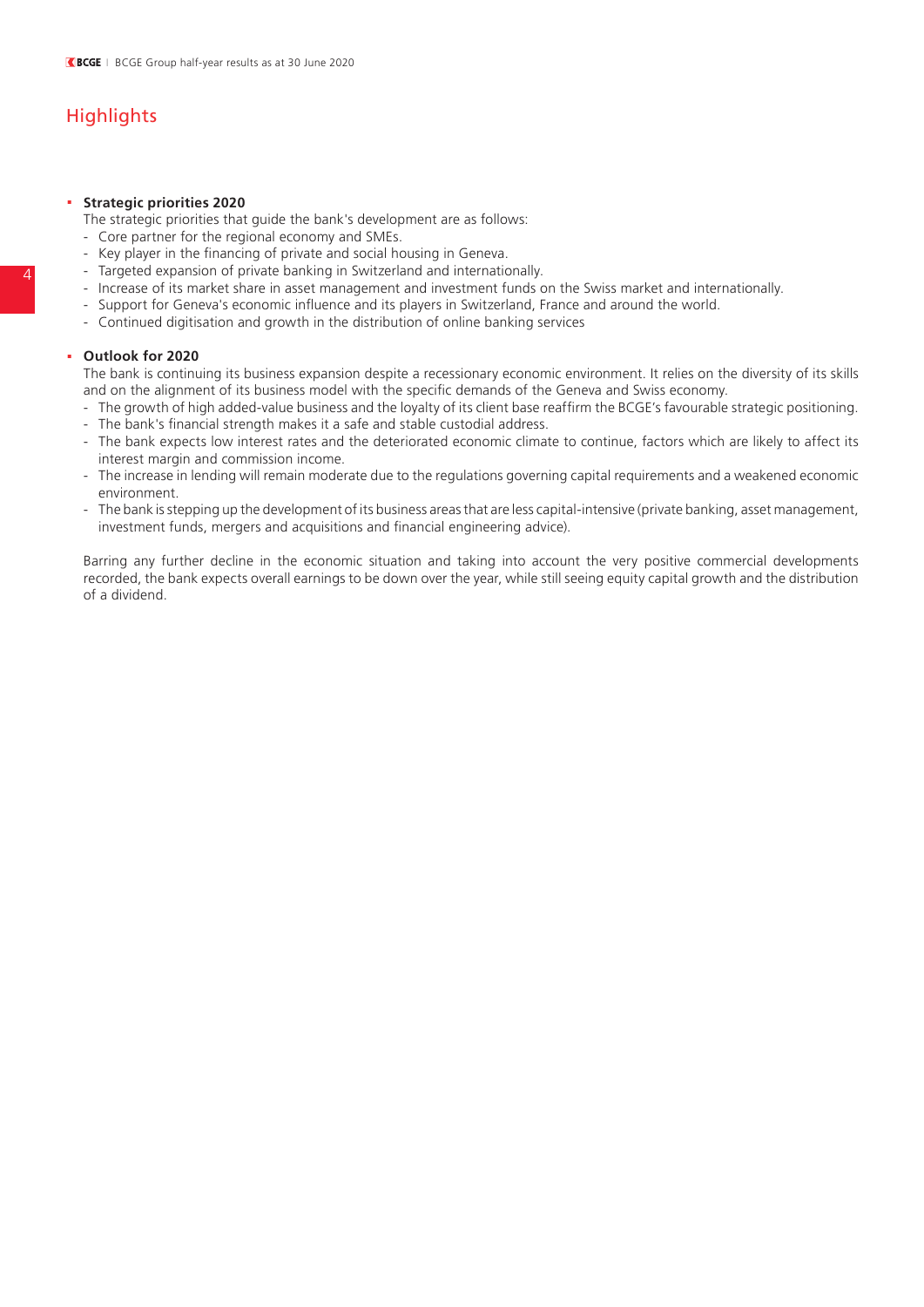# Highlights

# Key consolidated figures for the first half of 2020

| <b>Results, in CHF thousand</b>            | 30.06.2020 | 30.06.2019 | <b>Variation 2020 vs 2019</b> |          |  |
|--------------------------------------------|------------|------------|-------------------------------|----------|--|
| Operating income                           | 183,132    | 220,058    | $-36,926$                     | $-16.8%$ |  |
| Operating expenses                         | 117,751    | 117,506    | 245                           | $0.2\%$  |  |
| Operating profit                           | 50,586     | 94,574     | $-43,988$                     | $-46.5%$ |  |
| Net profit                                 | 55,320     | 59,253     | $-3'933$                      | $-6.6\%$ |  |
| ROE (return on equity)                     | 6.73%      | 7.44%      | -71 basis points              | $-9.6%$  |  |
|                                            |            |            |                               |          |  |
| Balance sheet and AUM, in CHF thousand     | 30.06.2020 | 31.12.2019 |                               |          |  |
| Total assets                               | 26,867,262 | 24'919,240 | 1,948,022                     | 7.8%     |  |
| Mortgage loans                             | 11,904,465 | 11,678,303 | 226,162                       | 1.9%     |  |
| Assets under management and administration | 30,922,258 | 30,402,606 | 519,652                       | 1.7%     |  |
| Equity capital                             | 1,674,620  | 1,666,736  | 7'884                         | 0.5%     |  |
| Tier 1 capital ratio                       | 14.99%     | 15.08%     | -9 basis points               | $-0.6%$  |  |
| Ratio of regulatory capital available      | 16.03%     | 16.09%     | -6 basis points               | $-0.4%$  |  |
| Staff (full-time equivalents)              | 797        | 780        | 17                            | 2.1%     |  |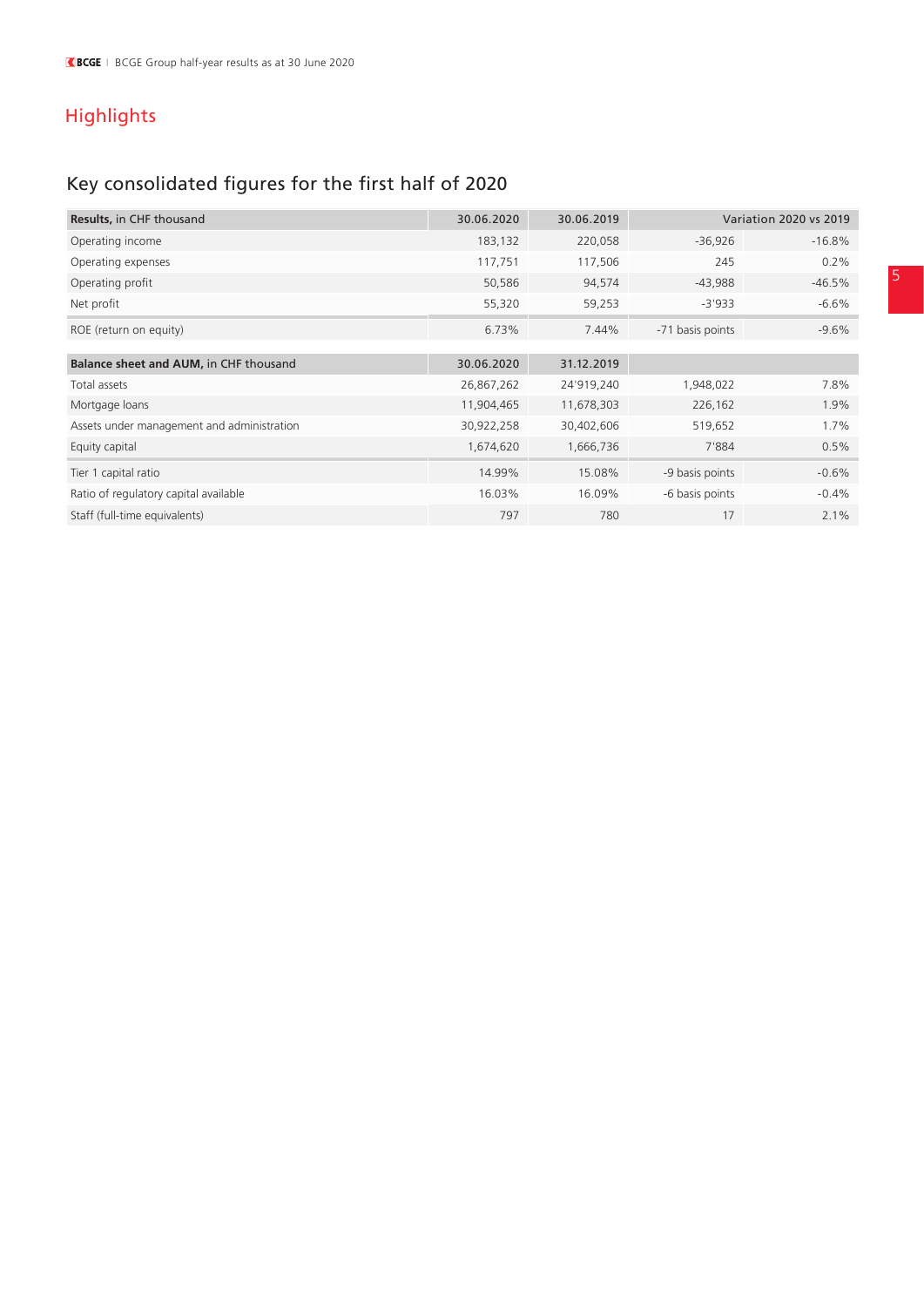# Consolidated balance sheet – BCGE Group

| <b>ASSETS</b>                                                   | 30.06.2020   | 31.12.2019   | Variation    | Variation |
|-----------------------------------------------------------------|--------------|--------------|--------------|-----------|
|                                                                 | CHF thousand | CHF thousand | CHF thousand | in %      |
| Liquid assets                                                   | 5,784,384    | 4,746,110    | 1,038,274    | 21.9      |
| Amounts due from banks                                          | 756,290      | 475,895      | 280,395      | 58.9      |
| Amounts due from securities financing transactions              | 23,748       |              | 23,748       | n/a       |
| Amounts due from customers                                      | 5,247,094    | 5,346,513    | (99, 419)    | (1.9)     |
| Mortgage loans                                                  | 11,904,465   | 11,678,303   | 226,162      | 1.9       |
| Trading portfolio assets                                        | 52,059       | 50,717       | 1,342        | 2.6       |
| Positive replacement values of derivative financial instruments | 18,267       | 16,756       | 1,511        | 9.0       |
| Financial investments                                           | 2,531,122    | 1,956,852    | 574,270      | 29.3      |
| Accrued income and prepaid expenses                             | 44,524       | 28,236       | 16,288       | 57.7      |
| Participations                                                  | 60,131       | 60,702       | (571)        | (0.9)     |
| Tangible fixed assets                                           | 122,547      | 121,584      | 963          | 0.8       |
| Intangible assets                                               | 705          | 795          | (90)         | (11.3)    |
| Other assets                                                    | 321,926      | 436,777      | (114, 851)   | (26.3)    |
| Total assets                                                    | 26,867,262   | 24,919,240   | 1,948,022    | 7.8       |
| Total subordinated claims                                       | 26,164       | 23,969       | 2,195        | 9.2       |
| of which subject to mandatory conversion and / or debt waiver   |              |              |              |           |
| <b>LIABILITIES</b>                                              | 30.06.2020   | 31.12.2019   | Variation    | Variation |
|                                                                 | CHF thousand | CHF thousand | CHF thousand | in %      |
| Amounts due to banks                                            | 3,430,577    | 3,275,195    | 155,382      | 4.7       |
| Liabilities from securities financing transactions              | 1,375,802    | 544,762      | 831,040      | 152.6     |
| Amounts due in respect of customer deposits                     | 15,612,481   | 14,948,006   | 664,475      | 4.4       |
| Trading portfolio liabilities                                   | 13,661       | 1,159        | 12,502       | 1,078.7   |
| Negative replacement values of derivative financial instruments | 5,300        | 8,010        | (2,710)      | (33.8)    |
| Cash bonds                                                      | 1,300        | 2,180        | (880)        | (40.4)    |
| Bond issues and central mortgage institution loans              | 4,457,155    | 4,016,855    | 440,300      | 11.0      |
| Accrued expenses and deferred income                            | 100,165      | 115,890      | (15, 725)    | (13.6)    |
| Other liabilities                                               | 176,534      | 328,257      | (151, 723)   | (46.2)    |
| Provisions                                                      | 19,667       | 12,190       | 7,477        | 61.3      |
| Reserves for general banking risks                              | 230,000      | 245,000      | (15,000)     | (6.1)     |
| Bank's capital                                                  | 360,000      | 360,000      |              | 0.0       |
| Statutory capital reserve                                       | 320,348      | 319,859      | 489          | 0.2       |
| Statutory retained earnings reserve                             | 741,301      | 676,887      | 64,414       | 9.5       |
| Currency translation reserve                                    | (21, 191)    | (19, 642)    | (1, 549)     | 7.9       |
| Own shares (negative item)                                      | (11, 550)    | (12, 593)    | 1,043        | (8.3)     |
| Minority interests in own capital                               | 392          | 411          | (19)         | (4.6)     |
| Half-year profit / half-year loss                               | 55,320       | 96,814       | (41, 494)    | (42.9)    |
| of which minority interests in profit & loss account            | (7)          | 25           | (32)         | (128.0)   |
| <b>Total liabilities</b>                                        | 26,867,262   | 24,919,240   | 1,948,022    | 7.8       |
| Total subordinated liabilities                                  | 334,655      | 442,355      | (107, 700)   | (24.3)    |
| of which subject to mandatory conversion and / or debt waiver   | 334,655      | 442,355      | (107, 700)   | (24.3)    |
| <b>OFF-BALANCE-SHEETS TRANSACTIONS</b>                          | 30.06.2020   | 31.12.2019   | Variation    | Variation |
|                                                                 | CHF thousand | CHF thousand | CHF thousand | in %      |
| Contingent liabilities                                          | 746,274      | 1,104,078    | (357, 804)   | (32.4)    |
| Irrevocable commitments                                         | 750,913      | 834,957      | (84, 044)    | (10.1)    |
| Obligations to pay up shares and make further contributions     | 165,520      | 163,858      | 1,662        | 1.0       |
| Credit commitments                                              | 117,009      | 51,244       | 65,765       | 128.3     |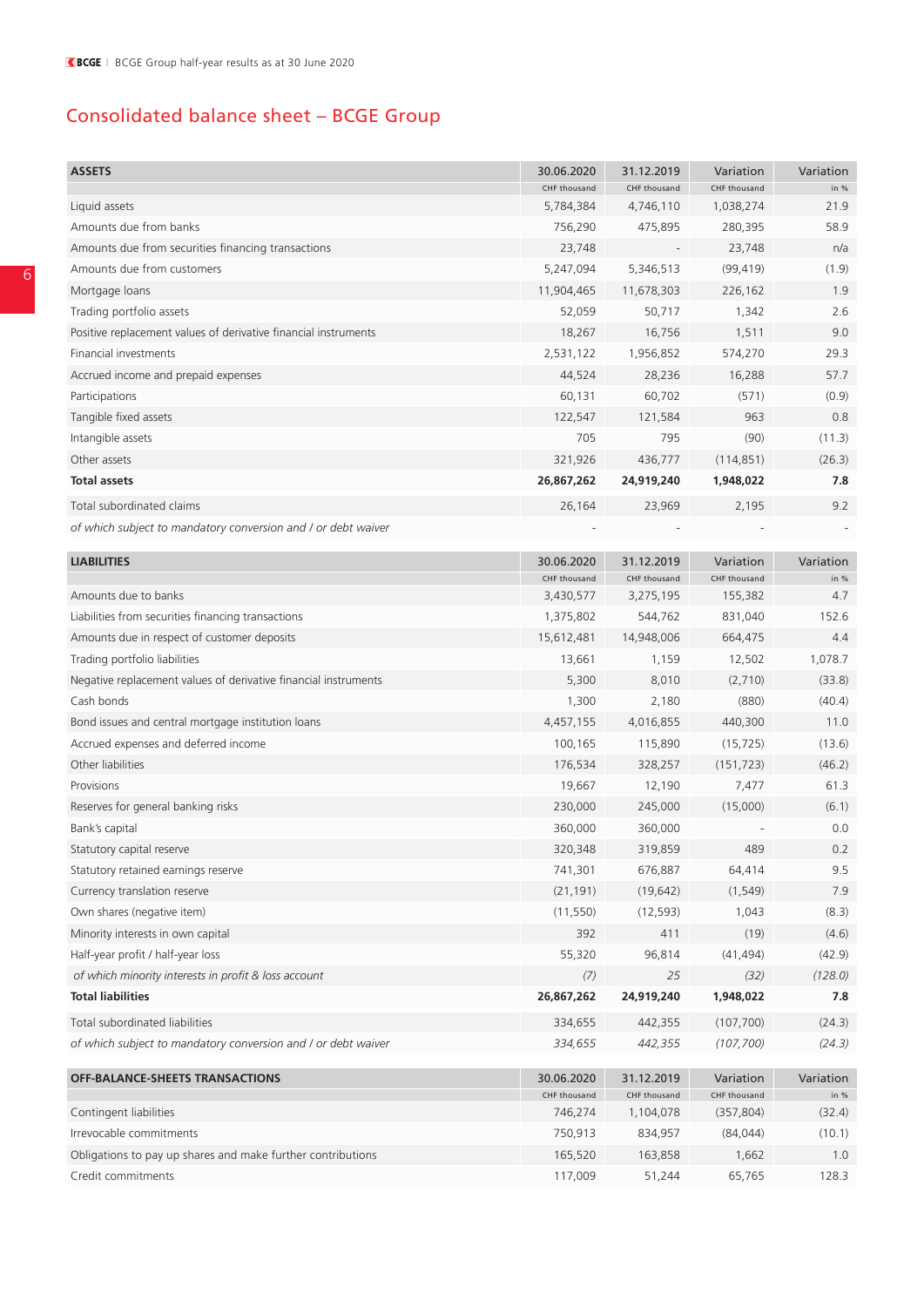# Consolidated income statement – BCGE Group

|                                                                                    | 30.06.2020   | 30.06.2019   | Variation    | Variation |
|------------------------------------------------------------------------------------|--------------|--------------|--------------|-----------|
|                                                                                    | CHF thousand | CHF thousand | CHF thousand | in %      |
| <b>RESULT FROM INTEREST OPERATIONS</b>                                             |              |              |              |           |
| Interest and discount income                                                       | 133,745      | 147,570      | (13, 825)    | (9.4)     |
| Interest and dividend income from trading portfolios                               | 27           | 43           | (16)         | (37.2)    |
| Interest and dividend income from financial investments                            | 3,910        | 5,730        | (1,820)      | (31.8)    |
| Interest expense                                                                   | (15, 452)    | (32, 297)    | 16,845       | (52.2)    |
| Gross result from interest operations                                              | 122,230      | 121,046      | 1,184        | 1.0       |
| Changes in value adjustments for default risks and losses from interest operations | (10, 686)    | (1,789)      | (8, 897)     | 497.3     |
| Subtotal net result from interest operations                                       | 111,544      | 119,257      | (7'713)      | (6.5)     |
| <b>RESULT FROM COMISSION BUSINESS AND SERVICES</b>                                 |              |              |              |           |
| Commission income from securities trading and investment activities                | 29,121       | 25,216       | 3,905        | 15.5      |
| Commission income from lending activities                                          | 17,036       | 20,868       | (3,832)      | (18.4)    |
| Commission income from other services                                              | 17,420       | 19,761       | (2, 341)     | (11.8)    |
| Commission expense                                                                 | (4,508)      | (3,951)      | (557)        | 14.1      |
| Subtotal result from comission business and services                               | 59,069       | 61,894       | (2,825)      | (4.6)     |
| <b>RESULT FROM TRADING ACTIVITIES AND THE FAIR VALUE OPTION</b>                    |              |              |              |           |
|                                                                                    |              |              |              |           |
| Subtotal result from trading activities and the fair value option                  | 15,387       | 14,930       | 457          | 3.1       |
| OTHER RESULT FROM ORDINARY ACTIVITIES                                              |              |              |              |           |
| Result from the disposal of financial investments                                  | (6, 528)     | 6,356        | (12,884)     | (202.7)   |
| Income from participations                                                         | 4,593        | 12,504       | (7, 911)     | (63.3)    |
| Result from real estate                                                            | 426          | 441          | (15)         | (3.4)     |
| Other ordinary income                                                              | 3,103        | 5,641        | (2,538)      | (45.0)    |
| Other ordinary expenses                                                            | (4, 462)     | (965)        | (3, 497)     | 362.4     |
| Subtotal other result from ordinary activities                                     | (2,868)      | 23,977       | (26, 845)    | (112.0)   |
|                                                                                    |              |              |              |           |
| <b>Total operating income</b>                                                      | 183,132      | 220,058      | (36, 926)    | (16.8)    |
| <b>OPERATING EXPENSES</b>                                                          |              |              |              |           |
| Personnel expenses                                                                 | (72, 284)    | (71, 920)    | (364)        | 0.5       |
| General and administrative expenses                                                | (45, 467)    | (45, 586)    | 119          | (0.3)     |
| <b>Subtotal operating expenses</b>                                                 | (117, 751)   | (117, 506)   | (245)        | 0.2       |
| "Value adjustments on participations and depreciation                              |              |              |              |           |
| and amortisation of tangible fixed assets and intangible assets"                   | (7,068)      | (7, 748)     | 680          | (8.8)     |
| Changes to provisions and other value adjustments, and losses                      | (7, 727)     | (230)        | (7, 497)     | 3'259.6   |
| <b>Operating result</b>                                                            | 50,586       | 94,574       | (43,988)     | (46.5)    |
| Extraordinary income                                                               | 126          | 22           | 104          | 472.7     |
| Extraordinary expenses                                                             |              |              |              |           |
| Changes in reserves for general banking risks                                      | 15,000       | (15,000)     | 30,000       | (200.0)   |
| Taxes                                                                              | (10, 392)    | (20, 343)    | 9,951        | (48.9)    |
| Half-year profit / half-year loss                                                  | 55,320       | 59,253       | (3,933)      | (6.6)     |
| of which minority interests in profit & loss account                               | (7)          | 27           | (34)         | (126)     |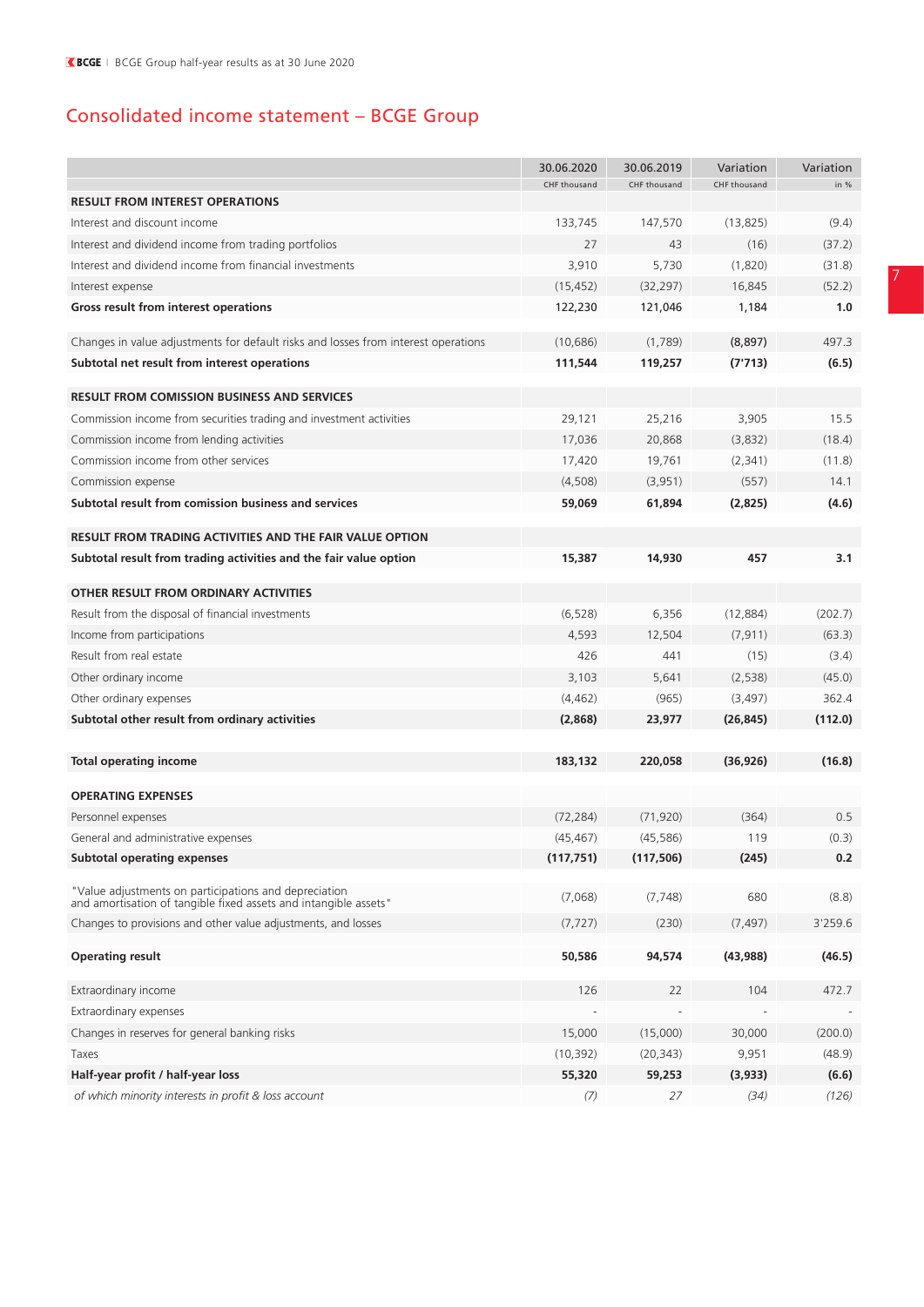## Consolidated statement of changes in equity – BCGE Group

| en CHF 1'000                                                                    | Bank's<br>capital | Statutory<br>capital<br>reserve | Statutory<br>retained<br>earnings<br>reserve | Reserves<br>for<br>general<br>banking<br>risks | Currency<br>trans-<br>lation<br>reserve | Own<br>shares<br>(negative<br>item) | Minority<br>interests | Result<br>of the<br>period | Total     |
|---------------------------------------------------------------------------------|-------------------|---------------------------------|----------------------------------------------|------------------------------------------------|-----------------------------------------|-------------------------------------|-----------------------|----------------------------|-----------|
| Equity at start of current period                                               | 360,000           | 319,859                         | 773,701                                      | 245,000                                        | (19, 642)                               | (12, 593)                           | 411                   |                            | 1,666,736 |
| Acquisition of own shares                                                       |                   |                                 |                                              |                                                |                                         | (5, 913)                            |                       |                            | (5, 913)  |
| Disposal of own shares                                                          |                   |                                 |                                              |                                                |                                         | 7,109                               |                       |                            | 7,109     |
| Profit (loss) on disposal of own shares                                         |                   | 153                             |                                              |                                                |                                         | (153)                               |                       |                            |           |
| Currency translation differences                                                |                   |                                 |                                              |                                                | (1, 549)                                |                                     |                       |                            | (1, 549)  |
| Dividends and other distributions                                               |                   | 336                             | (27,000)                                     |                                                |                                         |                                     | (12)                  |                            | (26, 676) |
| Special allocation to the State of Geneva<br>(20% of dividends paid)            |                   |                                 | (5,400)                                      |                                                |                                         |                                     |                       |                            | (5,400)   |
| Other allocations to (transfers from) the<br>reserves for general banking risks |                   |                                 |                                              | (15,000)                                       |                                         |                                     |                       |                            | (15,000)  |
| Other allocations to (transfers from) other<br>reserves                         |                   |                                 |                                              |                                                |                                         |                                     | (7)                   |                            | (7)       |
| Half-year profit / half-year loss                                               |                   |                                 |                                              |                                                |                                         |                                     |                       | 55,320                     | 55,320    |
| Equity at end of current period                                                 | 360,000           | 320,348                         | 741,301                                      | 230,000                                        | (21, 191)                               | (11,550)                            | 392                   | 55,320                     | 1,674,620 |

### Condensed notes – BCGE Group

a. Additional guidance on changes in accounting and valuation principles

 The bank has implemented the new FINMA Ordinance on Accounts (OEPC-FINMA) as well as the Finma circulars "2020/01- Comptabilité – Banques" and "2013/1- Fonds propres pris en compte – banques". These circulars introduce in particular modifications on the constitution of value adjustments for inherent risks of sound default as well as their processing for the calculation of equity capital.

 In the context of the health crisis, the Finma has defined the accounting process for loans that were set up under the Order of 25 March 2020 "Ordonnance sur l'octroi de crédits et de cautionnements solidaires à la suite du coronavirus". At its meeting on 27 March 2020, the Federal Council approved the Swiss National Bank's (SNB) proposal to deactivate the countercyclical capital buffer immediately.

b. Information on factors influencing the economic situation

 As a consequence of the global CoVid-19 crisis, the bank was affected by fluctuations in the equity, interest rate and commodity markets, which had an impact on the bank's results and led to an increase in default risks, particularly in international trading.

- c. Information and comments on extraordinary income and expenses No significant change in the scope of consolidation
- d. Indications and comments on significant events occurring after the balance sheet date No significant events have occurred after the closing date of the financial statements.

### Detail of extraordinary income and expenses

|                               | 30.06.2020               | 30.06.2019   |
|-------------------------------|--------------------------|--------------|
|                               | CHF thousand             | CHF thousand |
| <b>Extraordinary income</b>   |                          |              |
| Participations sales          | 45                       |              |
| Other                         | 81                       | 22           |
| <b>Total</b>                  | 126                      | 22           |
|                               |                          |              |
| <b>Extraordinary expenses</b> |                          |              |
| <b>Total</b>                  | $\overline{\phantom{0}}$ |              |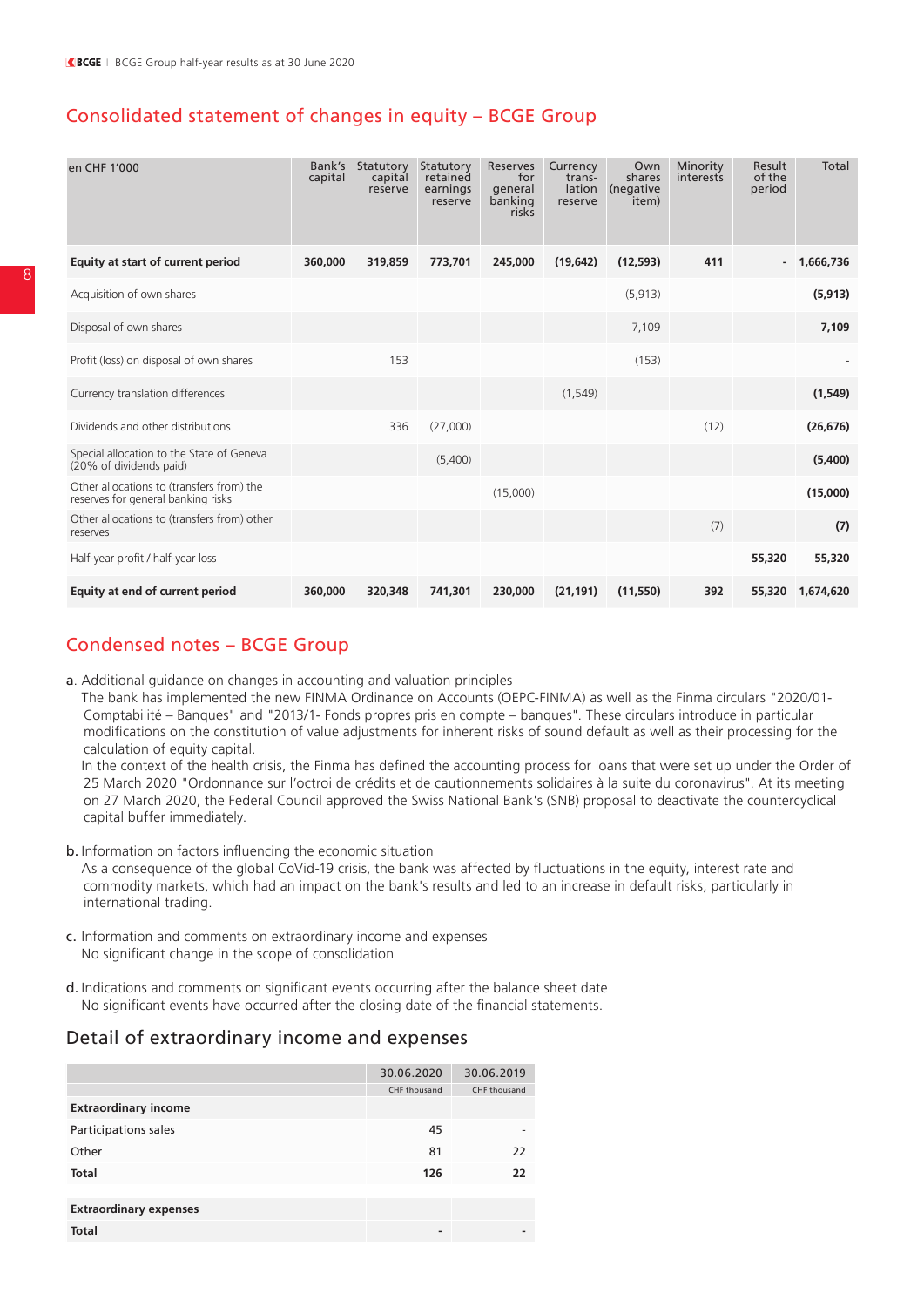# Balance sheet – Parent company

| <b>ASSETS</b>                                                   | 30.06.2020                 | 31.12.2019                 | Variation                 | Variation           |
|-----------------------------------------------------------------|----------------------------|----------------------------|---------------------------|---------------------|
|                                                                 | CHF thousand               | CHF thousand               | CHF thousand              | in %                |
| Liquid assets                                                   | 5,766,724                  | 4,728,102                  | 1,038,622                 | 22.0                |
| Amounts due from banks                                          | 1,421,546                  | 1,109,082                  | 312,464                   | 28.2                |
| Amounts due from securities financing transactions              | 23,748                     |                            | 23,748                    | n/a                 |
| Amounts due from customers                                      | 4,469,251                  | 4,568,789                  | (99, 538)                 | (2.2)               |
| Mortgage loans                                                  | 11,904,465                 | 11,678,303                 | 226,162                   | 1.9                 |
| Trading portfolio assets                                        | 51,915                     | 50,579                     | 1,336                     | 2.6                 |
| Positive replacement values of derivative financial instruments | 18,318                     | 16,756                     | 1,562                     | 9.3                 |
| Financial investments                                           | 2,494,033                  | 1,919,150                  | 574,883                   | 30.0                |
| Accrued income and prepaid expenses                             | 40,546                     | 25,959                     | 14,587                    | 56.2                |
| Participations                                                  | 89,021                     | 89,724                     | (703)                     | (0.8)               |
| Tangible fixed assets                                           | 120,044                    | 120,024                    | 20                        | 0.0                 |
| Other assets                                                    | 320,557                    | 435,854                    | (115, 297)                | (26.5)              |
| <b>Total assets</b>                                             | 26,720,168                 | 24,742,322                 | 1,977,846                 | 8.0                 |
| Total subordinated claims                                       | 4,198                      | 1,913                      | 2,285                     | 119.4               |
| of which subject to mandatory conversion and I or debt waiver   |                            |                            |                           |                     |
| <b>LIABILITIES</b>                                              | 30.06.2020                 | 31.12.2019                 | Variation                 | Variation           |
|                                                                 | CHF thousand               | CHF thousand               | CHF thousand              | in %                |
| Amounts due to banks                                            | 3,408,251                  | 3,258,976                  | 149,275                   | 4.6                 |
| Liabilities from securities financing transactions              | 1,375,802                  | 544,762                    | 831,040                   | 152.6               |
| Amounts due in respect of customer deposits                     | 15,560,549                 | 14,858,688                 | 701,861                   | 4.7                 |
| Trading portfolio liabilities                                   | 13,661                     | 1,159                      | 12,502                    | 1,079               |
| Negative replacement values of derivative financial instruments | 5,404                      | 8,187                      | (2,783)                   | (34.0)              |
| Cash bonds                                                      | 1,300                      | 2,180                      | (880)                     | (40.4)              |
| Bond issues and central mortgage institution loans              | 4,457,155                  | 4,016,855                  | 440,300                   | 11.0                |
| Accrued expenses and deferred income                            | 96,142                     | 111,004                    | (14, 862)                 | (13.4)              |
| Other liabilities                                               | 174,730                    | 326,343                    | (151, 613)                | (46.5)              |
| Provisions                                                      | 19,666                     | 12,190                     | 7,476                     | 61.3                |
| Reserves for general banking risks                              | 230,000                    | 245,000                    | (15,000)                  | (6.1)               |
| Bank's capital                                                  | 360,000                    | 360,000                    |                           | 0.0                 |
| Statutory capital reserve                                       | 304,050                    | 310,890                    | (6, 840)                  | (2.2)               |
| of which tax-exempt capital contribution reserve                | 173,352                    | 180,192                    | (6, 840)                  | (3.8)               |
| Statutory retained earnings reserve                             | 672,897                    | 604,568                    | 68,329                    | 11.3                |
| Own shares                                                      | (11, 550)                  | (12, 593)                  | 1,043                     | (8.3)               |
| Profit carried forward / loss carried forward                   | 713                        | 957                        | (244)                     | (25.5)              |
| Half-year profit / half-year loss                               | 51,398                     | 93,156                     | (41, 758)                 | (44.8)              |
| <b>Total liabilities</b>                                        | 26,720,168                 | 24,742,322                 | 1,977,846                 | 8.0                 |
| Total subordinated liabilities                                  | 334,655                    | 442,355                    | (107, 700)                | (24.3)              |
| of which subject to mandatory conversion and / or debt waiver   | 334,655                    | 442,355                    | (107, 700)                | (24.3)              |
|                                                                 |                            |                            |                           |                     |
| <b>OFF-BALANCE-SHEETS TRANSACTIONS</b>                          | 30.06.2020<br>CHF thousand | 31.12.2019<br>CHF thousand | Variation<br>CHF thousand | Variation<br>in $%$ |
| Contingent liabilities                                          | 718,858                    | 1,075,273                  | (356, 415)                | (33.1)              |
| Irrevocable commitments                                         | 646,765                    | 746,561                    | (99, 796)                 | (13.4)              |
| Obligations to pay up shares and make further contributions     | 165,520                    | 163,858                    | 1,662                     | 1.0                 |
| Credit commitments                                              | 117,009                    | 51,244                     | 65,765                    | 128.3               |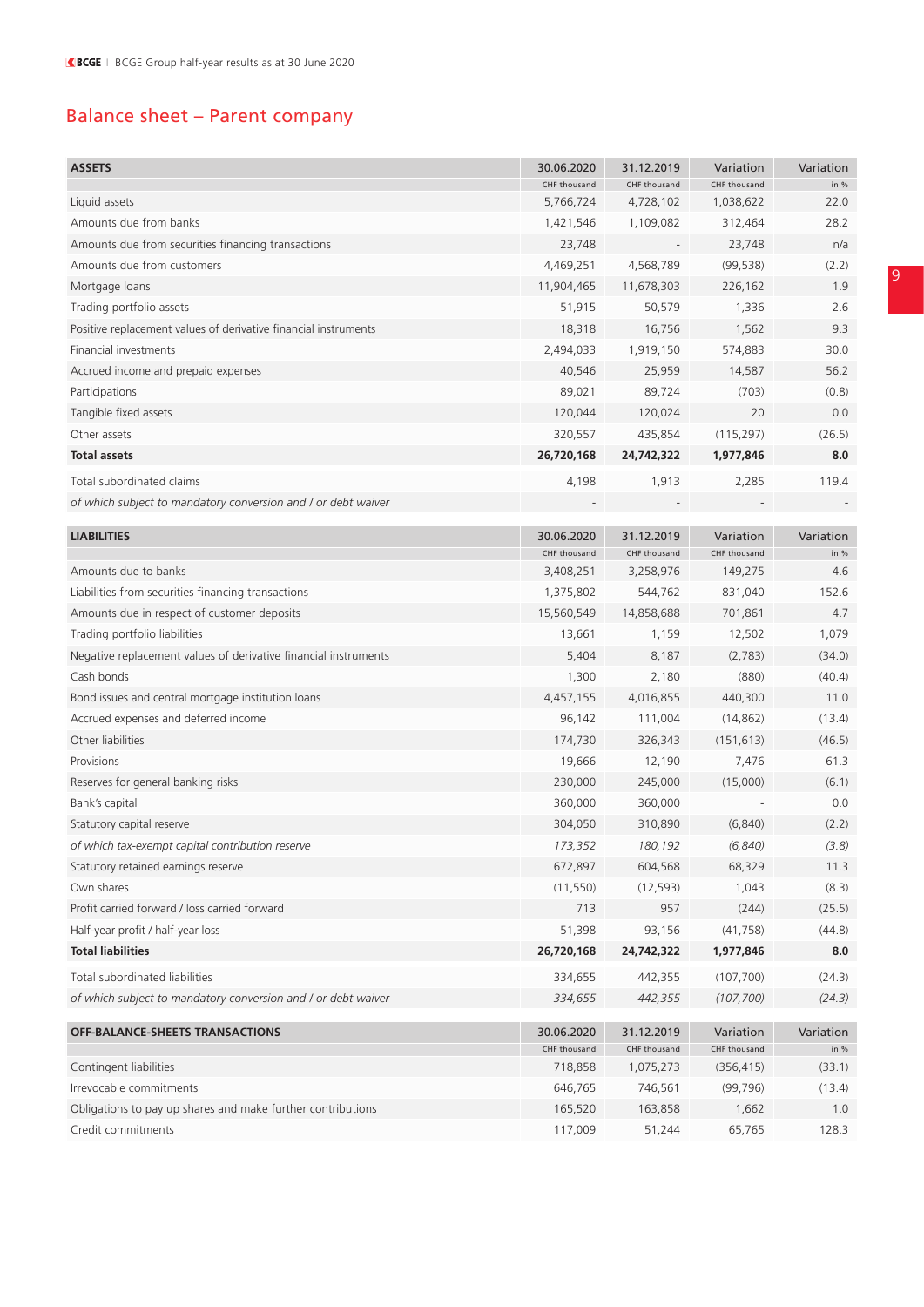# Income statement – Parent company

|                                                                                                                         | 30.06.2020   | 30.06.2019   | Variation    | Variation |
|-------------------------------------------------------------------------------------------------------------------------|--------------|--------------|--------------|-----------|
|                                                                                                                         | CHF thousand | CHF thousand | CHF thousand | in %      |
| <b>RESULT FROM INTEREST OPERATIONS</b>                                                                                  |              |              |              |           |
| Interest and discount income                                                                                            | 123,674      | 137,684      | (14, 010)    | (10.2)    |
| Interest and dividend income from trading portfolios                                                                    | 26           | 43           | (17)         | (39.5)    |
| Interest and dividend income from financial investments                                                                 | 3,028        | 4,787        | (1,759)      | (36.7)    |
| Interest expense                                                                                                        | (15, 485)    | (32, 338)    | 16,853       | (52.1)    |
| Gross result from interest operations                                                                                   | 111,243      | 110,176      | 1,067        | 1.0       |
|                                                                                                                         | (10, 426)    |              |              |           |
| Changes in value adjustments for default risks and losses from interest operations                                      |              | (667)        | (9,759)      | 1,463     |
| Subtotal net result from interest operations                                                                            | 100,817      | 109,509      | (8,692)      | (7.9)     |
| <b>RESULT FROM COMISSION BUSINESS AND SERVICES</b>                                                                      |              |              |              |           |
| Commission income from securities trading and investment activities                                                     | 27,761       | 24,013       | 3,748        | 15.6      |
| Commission income from lending activities                                                                               | 15,236       | 18,499       | (3,263)      | (17.6)    |
| Commission income from other services                                                                                   | 16,466       | 18,889       | (2,423)      | (12.8)    |
| Commission expense                                                                                                      | (4, 522)     | (3,951)      | (571)        | 14.5      |
| Subtotal result from comission business and services                                                                    | 54,941       | 57,450       | (2,509)      | (4.4)     |
|                                                                                                                         |              |              |              |           |
| <b>RESULT FROM TRADING ACTIVITIES AND FAIR VALUE OPTION</b>                                                             |              |              |              |           |
| Subtotal result from trading activities and the fair value option                                                       | 15,436       | 14,996       | 440          | 2.9       |
| OTHER RESULT FROM ORDINARY ACTIVITIES                                                                                   |              |              |              |           |
| Result from the disposal of financial investments                                                                       | (6, 479)     | 6,356        | (12, 835)    | (201.9)   |
| Income from participations                                                                                              | 4,569        | 15,712       | (11, 143)    | (70.9)    |
| Result from real estate                                                                                                 | 426          | 441          | (15)         | (3.4)     |
| Other ordinary income                                                                                                   | 3,206        | 5,749        | (2, 543)     | (44.2)    |
| Other ordinary expenses                                                                                                 | (3,020)      | (1)          | (3,019)      | 301,900   |
| Subtotal other result from ordinary activities                                                                          | (1, 298)     | 28,257       | (29, 555)    | (104.6)   |
|                                                                                                                         |              |              |              |           |
| Total operating income                                                                                                  | 169,896      | 210,212      | (40, 316)    | (19.2)    |
| <b>OPERATING EXPENSES</b>                                                                                               |              |              |              |           |
| Personnel expenses                                                                                                      | (67, 426)    | (67, 356)    | (70)         | 0.1       |
| General and administrative expenses                                                                                     | (42, 400)    | (42, 571)    | 171          | (0.4)     |
| <b>Subtotal operating expenses</b>                                                                                      | (109, 826)   | (109, 927)   | 101          | (0.1)     |
|                                                                                                                         |              |              |              |           |
| Value adjustments on participations and depreciation<br>and amortisation of tangible fixed assets and intangible assets | (7, 547)     | (8,000)      | 453          | (5.7)     |
| Changes to provisions and other value adjustments, and losses                                                           | (7, 726)     | (230)        | (7, 496)     | 3,259     |
| <b>Operating result</b>                                                                                                 | 44,797       | 92,055       | (47, 258)    | (51.3)    |
|                                                                                                                         |              |              |              |           |
| Extraordinary income                                                                                                    | 81           | 21           | 60           | 285.7     |
| Extraordinary expenses                                                                                                  |              |              |              |           |
| Changes in reserves for general banking risks                                                                           | 15,000       | (15,000)     | 30,000       | (200.0)   |
| Taxes                                                                                                                   | (8,480)      | (18, 503)    | 10,023       | (54.2)    |
| Half-year profit / half-year loss                                                                                       | 51,398       | 58,573       | (7, 175)     | (12.2)    |